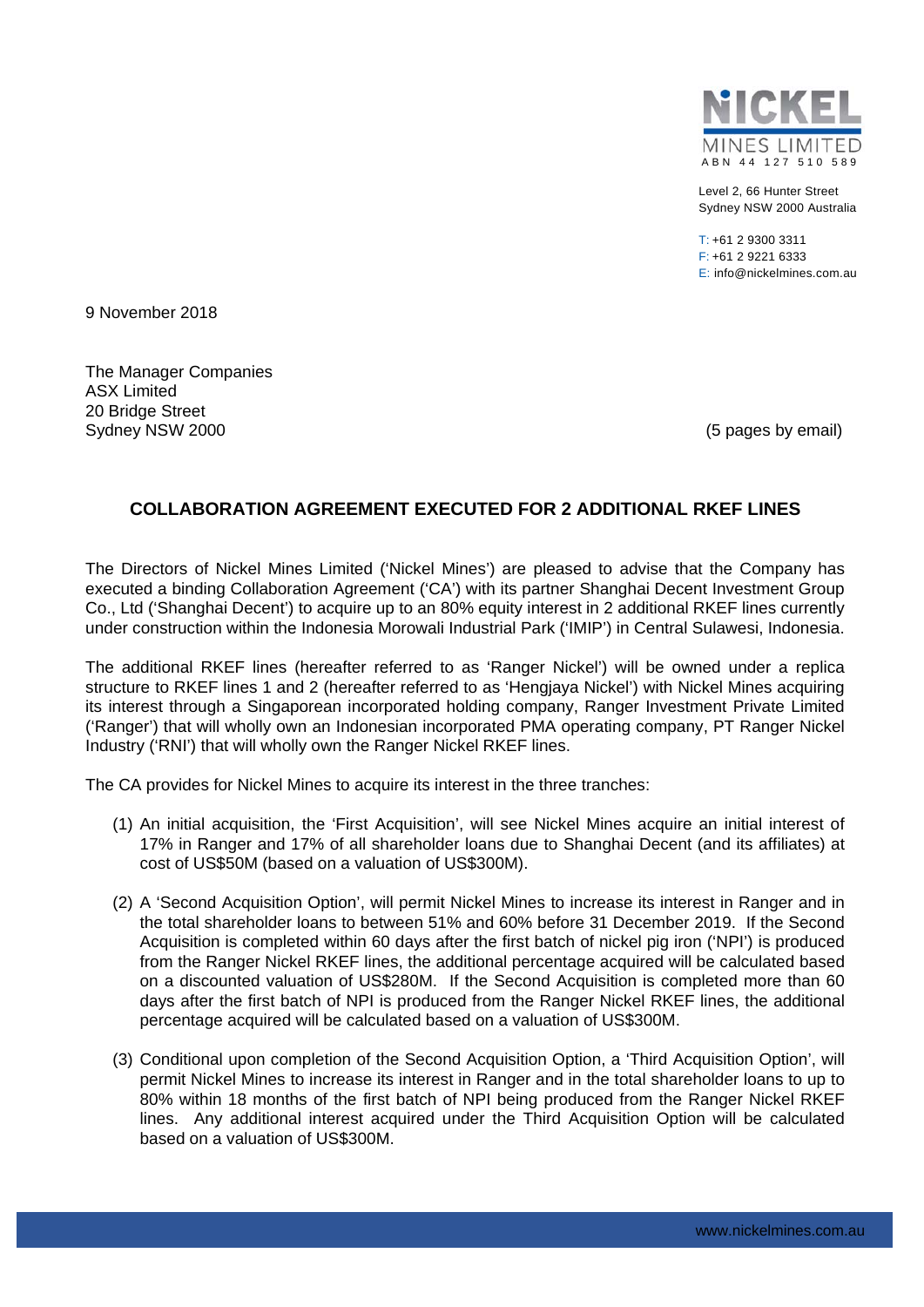The terms of the CA provide for Shanghai Decent to take a lead role in the design, construction and operationalisation of the Ranger Nickel RKEF lines, with an annual production capacity of no less than 14,000 tonnes of equivalent contained nickel, to be funded by Shanghai Decent (or its affiliates) by way of shareholder loans to RNI's holding company and for construction to be completed within 20 months from the date of the CA.

RNI will conduct the sale of its NPI products through a tender process, however, where RNI does not receive a price higher than 90% of the LME nickel price via this tender process, Shanghai Decent irrevocably and unconditionally undertakes to procure the purchase (through itself or one of its affiliates) of all (and not some of) NPI products of RNI offered at such tender process at a price equivalent to 90% of the LME nickel price.

The First Acquisition completion date is 10 business days after the execution of the CA. Nickel Mines will fund this initial acquisition from proceeds raised from its IPO.

The negotiation and execution of the CA has secured the acquisition of the 2 additional RKEF lines for Nickel Mines and has also resulted in the construction of these 2 lines, which has already commenced (see photos below), to be expedited by Shanghai Decent.

Commenting on the signing of the CA to secure its interest in Ranger Nickel, Managing Director Justin Werner said:

*"We are extremely pleased to have converted our initial MoU into a definitive binding Collaboration Agreement with Shanghai Decent and to have secured our equity participation in Ranger Nickel. Having now established an ownership interest in 4 RKEF lines within the IMIP we are well on the way to becoming a globally significant nickel producer at a time when the outlook for global nickel demand looks favourable.* 

*"Once again, Nickel Mines will benefit from industry low levels of capital intensity, first quartile NPI operating costs and timeliness of project delivery. With the expanded nickel production that these 2 additional lines offer and the additional financial benefit from our recently announced Indonesian corporate income tax concessions, Nickel Mines will be able to deliver significant value for our shareholders as both sets of RKEFs come into production.* 

*"Construction of the Ranger Nickel RKEF lines is already well advanced and securing an ownership interest in these 2 new lines not only consolidates our tenancy in the IMIP but more importantly our relationship with Tsingshan. We look forward to a close working relationship with Tsingshan long into the future.* 

*"Construction updates will be provided on the progress of both sets of RKEF lines over the coming weeks and months as they near completion."*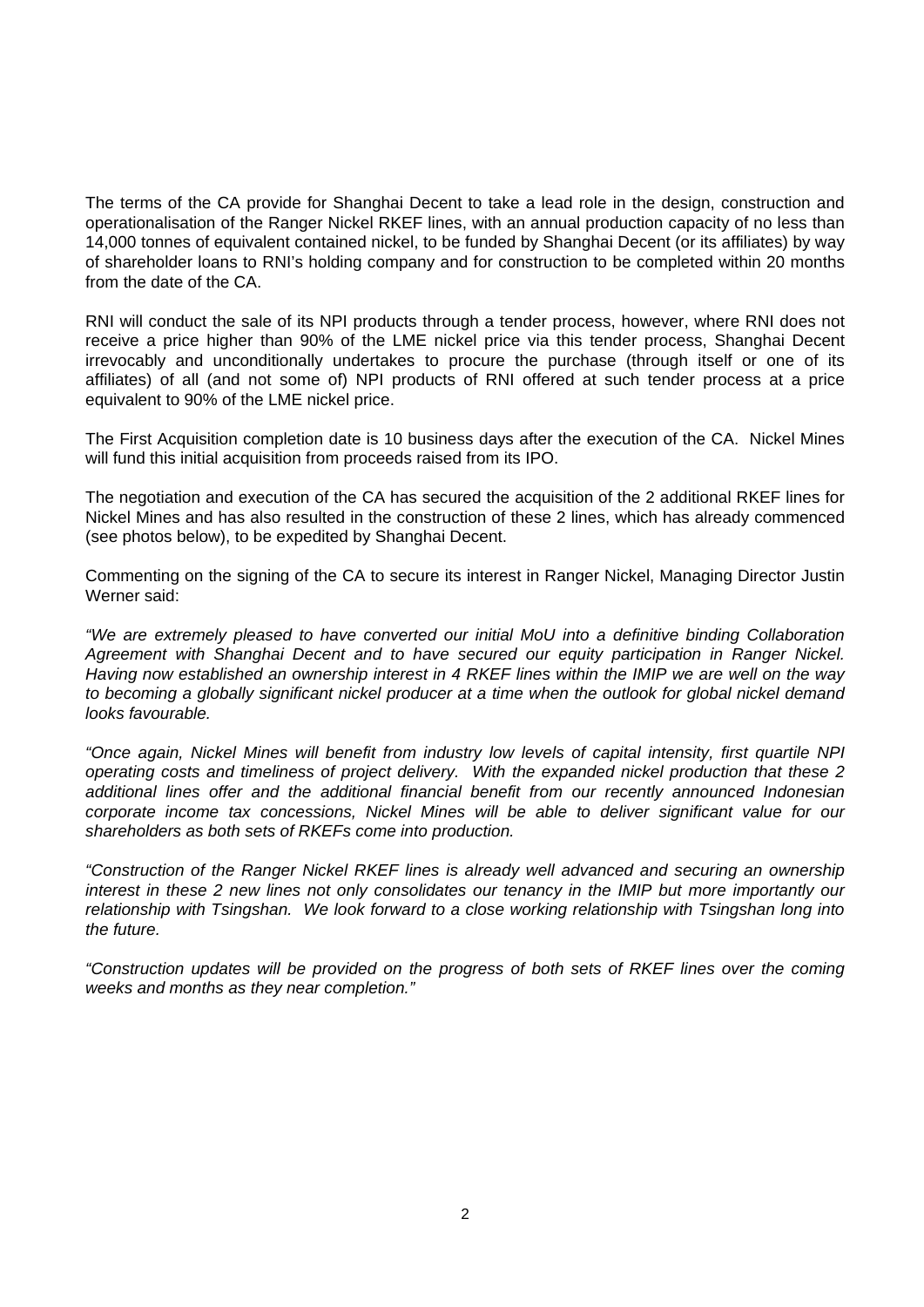

*Base for Ranger Nickel electric furnace*



*Base for Ranger Nickel rotary kiln*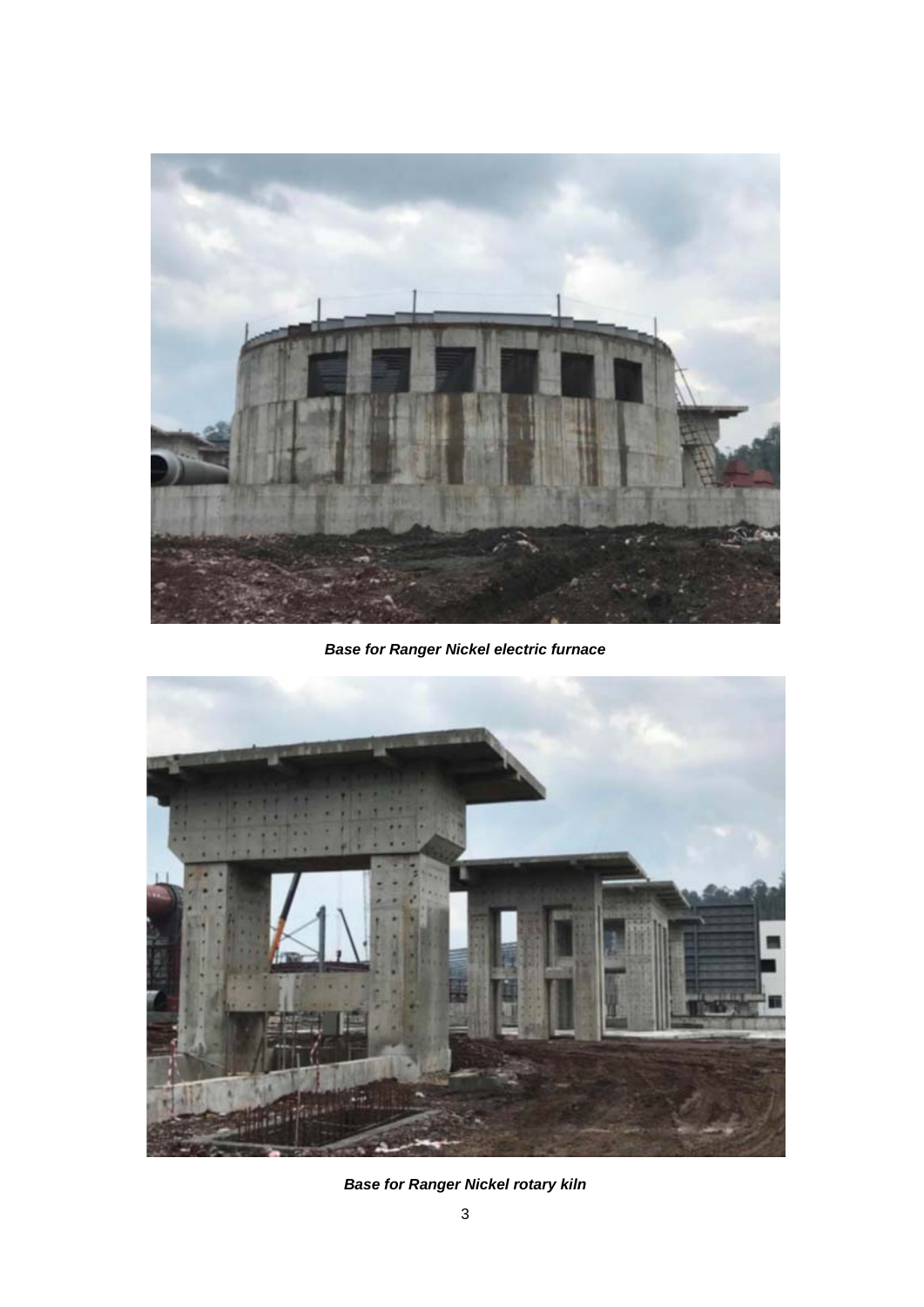

**Foundation for Ranger Nickel slag pool** 

## For further information please contact:

Justin Werner Managing Director jwerner@nickelmines.com.au +62 813 8191 2391

Cameron Peacock Investor Relations and Business Development cpeacock@nickelmines.com.au +61 439 908 732